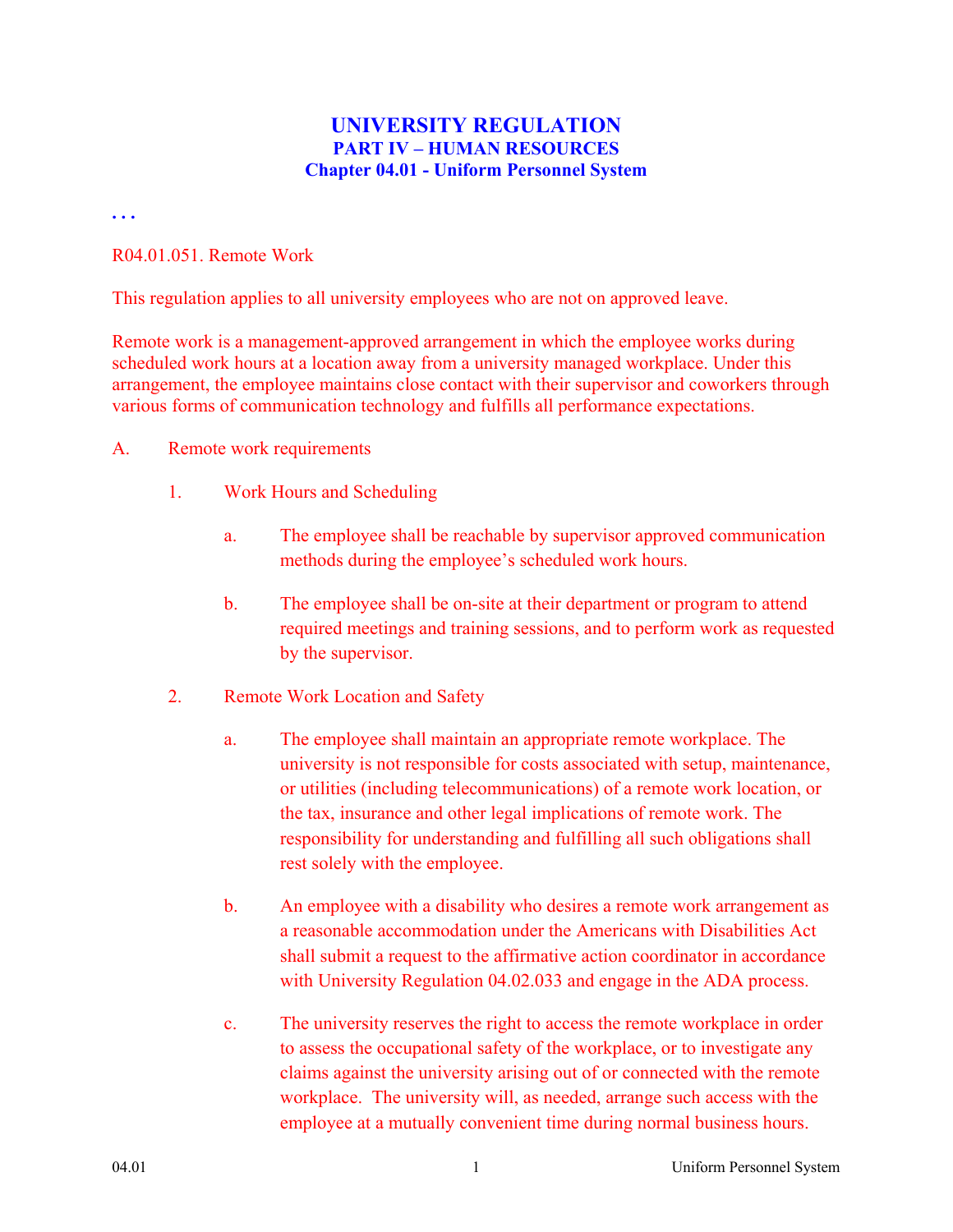- d. The employee shall immediately report to the supervisor any work related injuries occurring at or which are related to the workplace.
- e. The university is not responsible for injury to any other person or to property arising out of the use of or activities at the remote workplace.
- f. The employee shall not hold in-person business visits or meetings at the employee's remote workplace unless specifically authorized in writing by the employee's supervisor.
- 3. Equipment
	- a. Pursuant to Board of Regents' Policy P04.10.010, the use of university equipment is governed by the Alaska Executive Branch Ethics Act and may not be used to benefit personal or financial interests.
	- b. All equipment, records and materials provided by the university remain the property of the university and shall be immediately returned to the university upon separation of service or upon request, whichever occurs first.
	- c. Employees are responsible for maintenance and repair of personal equipment.
	- d. The university is not liable for loss, damage, repair, or wear to employeeowned equipment.
	- e. Information Resources Equipment
		- 1. University-owned equipment is preferred for university work at remote locations.
		- 2. Any use of personally-owned information resource equipment is subject to R02.07.066.
		- 3. Supervisors may prohibit use of personally-owned information resource equipment.
- 4. Information Security
	- a. Employees shall comply with all laws, rules and procedures applicable to university employment, including Regents' Policy and University Regulation 02.06, and shall safeguard all information.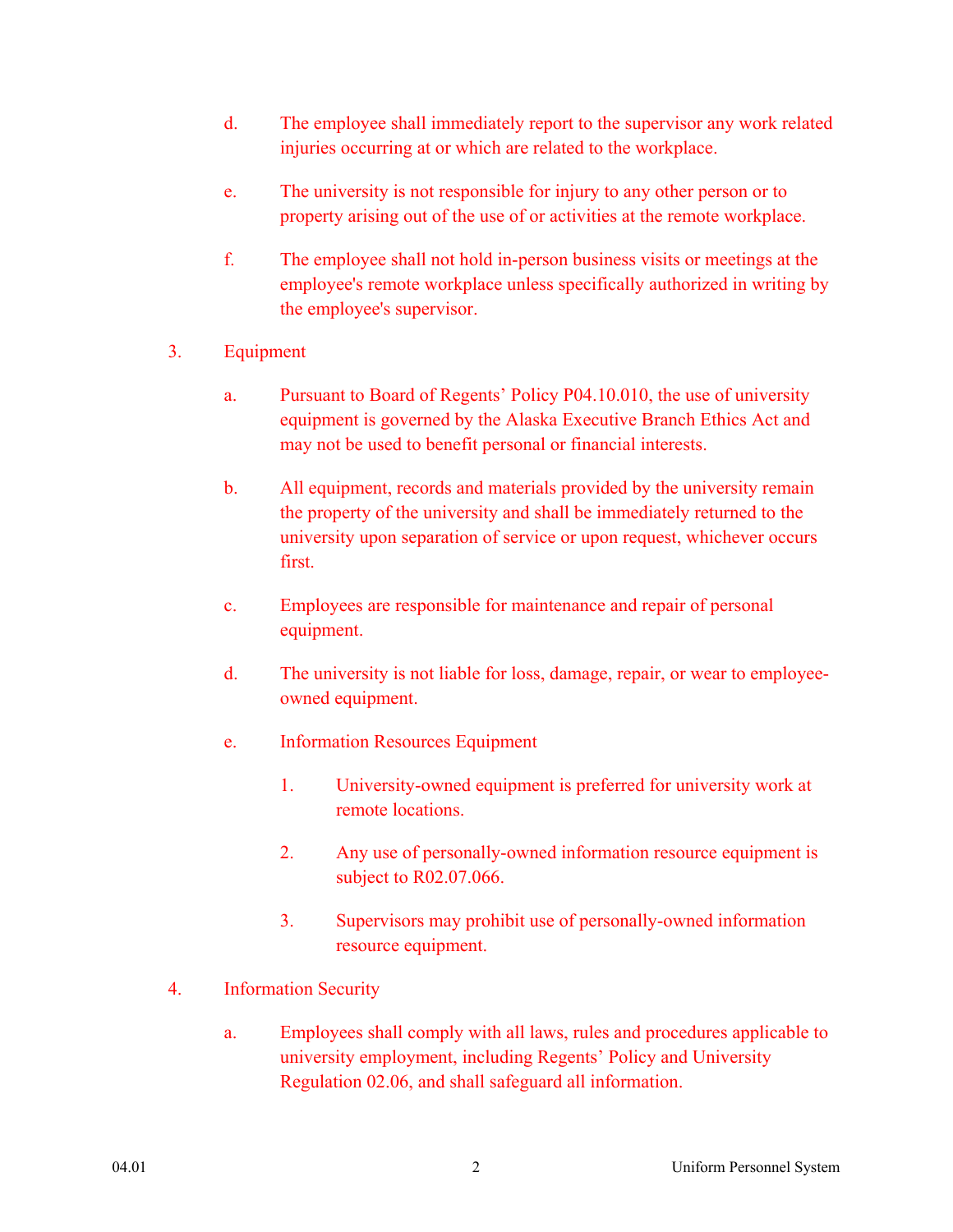- b. Employees shall ensure that appropriate security mechanisms are present and enabled on all equipment used for university business, and shall ensure that security updates are maintained on such equipment consistent with guidance provided by UA Information Technology.
- c. The employee shall return all documents, equipment, and information (physical or electronic) to the university at the end of the assignment or upon request.
- d. The university shall follow the procedures applicable to university-owned equipment in Regents' Policy and University Regulation 02.07.
- 5. Any geographic differential will only be paid if the employee is working in the same geographical area as their campus.
- 6. The employee will be responsible for any expenses for travel to or from the remote work location, except as otherwise specified and approved by the supervisor. Travel at university expense must comply with University Regulation 05.02.060.
- 7. If these regulations conflict with an applicable collective bargaining agreement, the provisions of the bargaining unit agreement shall take precedence over this regulation.
- B. Remote Work Approval
	- 1. Remote work must be approved in advance by the employee's supervisor.
	- 2. Prior to approval, the supervisor will ensure that remote work supports the position's purpose and the institution's objectives.
	- 3. Remote work arrangements are granted on a revocable basis.
	- 4. UA Human Resources maintains a formal remote work request and agreement process. The purpose of a formal remote work agreement is to:
		- a. document the arrangement, including the work schedule and location;
		- b. ensure tax compliance, and;
		- c. document mutual understanding of university regulations.
	- 5. Supervisors or employees may elect to use the formal process at any time. The formal remote work agreement is mandatory when: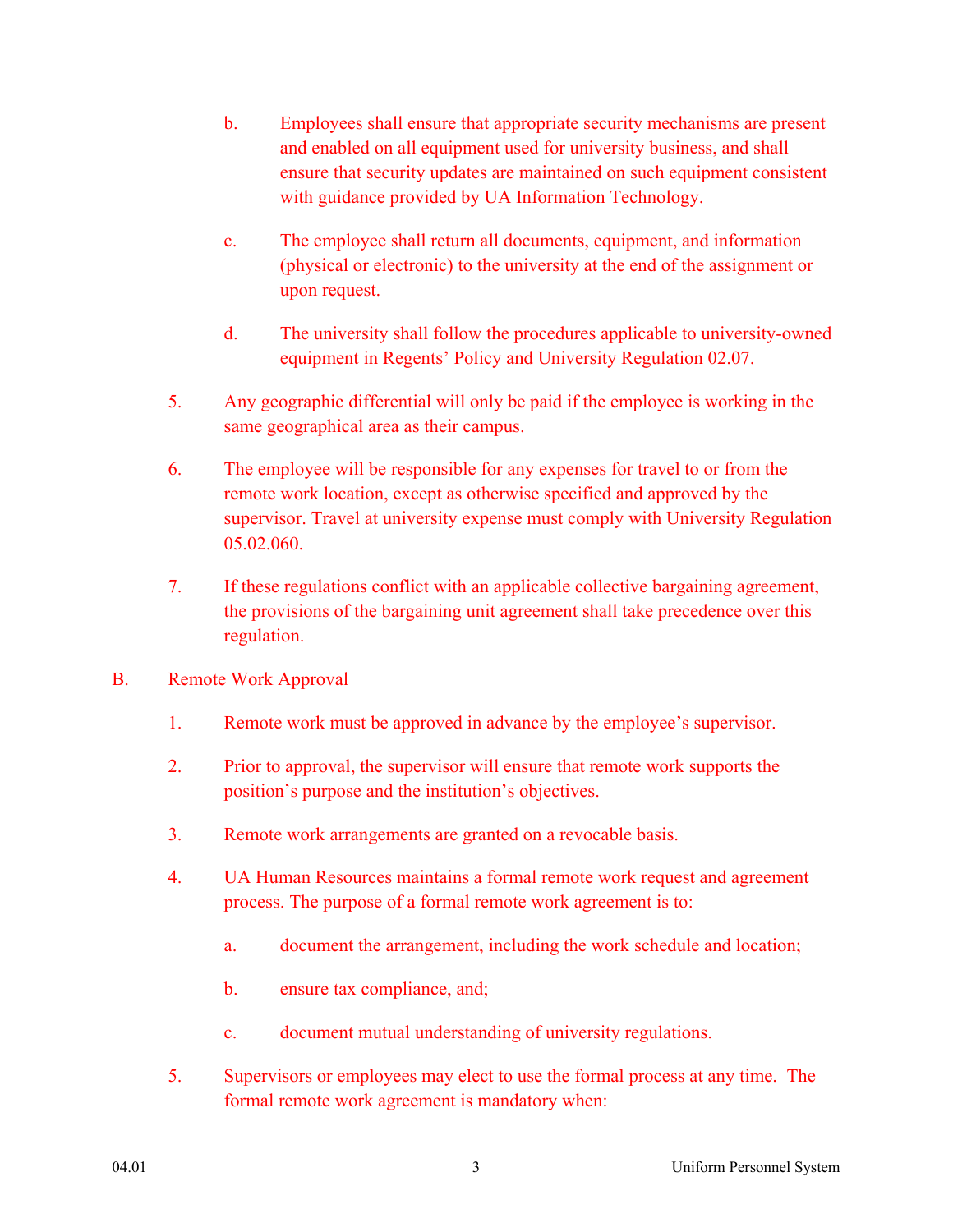- a. the remote work recurs on a regular basis and is significant (more than 20% of biweekly time), or;
- b. the remote location is out of state for 30 days or more per calendar year.

# $(XX-XX-XX)$

### **R04.01.051. Telework**

This regulation applies to work outside of the primary university-provided workplace during scheduled work hours for one or more days a week on a regular basis. This regulation does not apply to faculty who are on sabbatical or other approved leave, or to faculty who, consistent with their approved workload, are physically present to teach in the university setting and to maintain reasonable office hours at the primary university-provided workplace.

- Telework is an arrangement in which the university permits an employee to work during scheduled work hours at an alternate location that is remote from the primary universityprovided workplace. Under this arrangement, the employee maintains close contact with his/her supervisor and coworkers through various forms of communication technology and fulfills all performance expectations.
	- 1. Telework arrangements are at the discretion of the university and require written approval as follows.
		- All arrangements for telework require approval of the supervisor and the department dean/director, in consultation with appropriate human resources personnel.
		- For regular faculty, an arrangement for telework must be reflected in the faculty member's workload. The university reserves the right to modify the nature of the workload in a manner consistent with the applicable collective bargaining agreement.
		- An arrangement for work to be performed outside the State of Alaska requires a written telework agreement and advance written approval of the supervisor, the department dean/director, the regional human resources office, the chancellor, and the statewide human resources office. Approval by the dean/director confirms that the department or program has identified and budgeted for taxes, insurance, and administrative costs associated with the work activity outside of Alaska.
	- 2. Requirements for approval of a telework arrangement include the following:
		- The nature of the work shall be such that face-to-face direction or interaction with others is minimal or may be scheduled to permit teleworking. Tasks that benefit from uninterrupted work time are suitable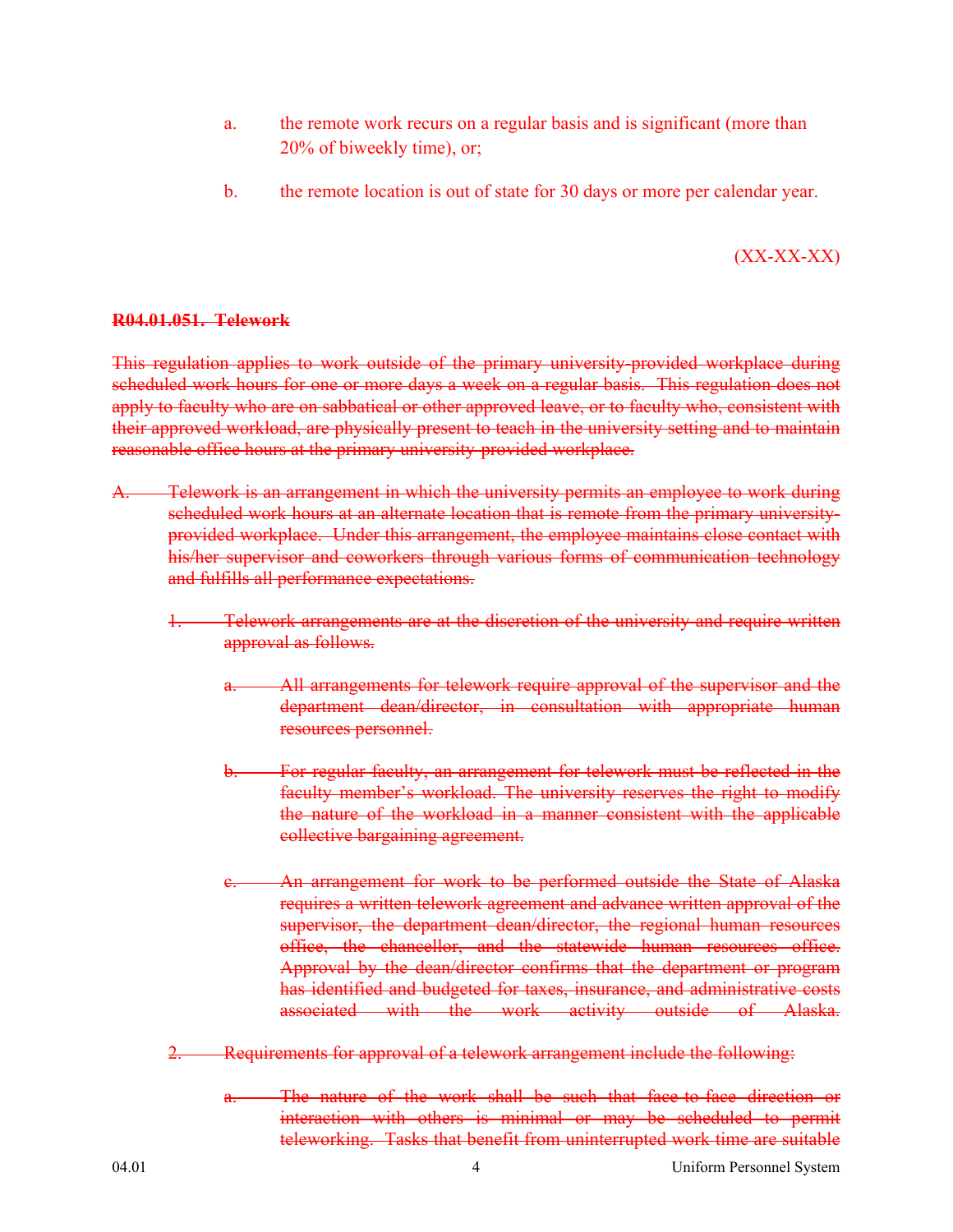for telework, such as writing, editing, reading, analysis, design work, and computer programming.

- Telework must be compatible with the operational and customer service needs of the department or program.
- The overall impact of the employee's total time out of the universityprovided workplace must not adversely affect the mission of the department or program.
- d. Taxes, insurance, and administrative costs incurred to maintain an employee who works outside of the state of Alaska must be identified and budgeted by the department or program. Statewide human resources will charge the department or program for all fees associated with the work activity outside of Alaska.
- Telework must not subject confidential records to unauthorized disclosure.
- f. The need for specialized material or equipment must either be minimal or flexible.
- Telework must not adversely affect customer service delivery or employee productivity.
- The employee must have excellent productivity and work habits, including the ability to be self-motivated and have minimal face to face daily supervision, and must maintain the expected quantity and quality of work while teleworking. A telework agreement may include provisions to ensure that all performance expectations are met.
- The employee must be able and willing to provide an adequate and safe work space that is free of distractions.

### B. Telework Requests

- 1. An employee who desires to work at a location other than the primary universityprovided workplace shall submit a written request to their supervisor for consideration.
- 2. An employee with a disability who desires a telework arrangement as a reasonable accommodation under the Americans with Disabilities Act shall submit a request to the affirmative action officer in accordance with University Regulation 04.02.033.
- Work hours and Scheduling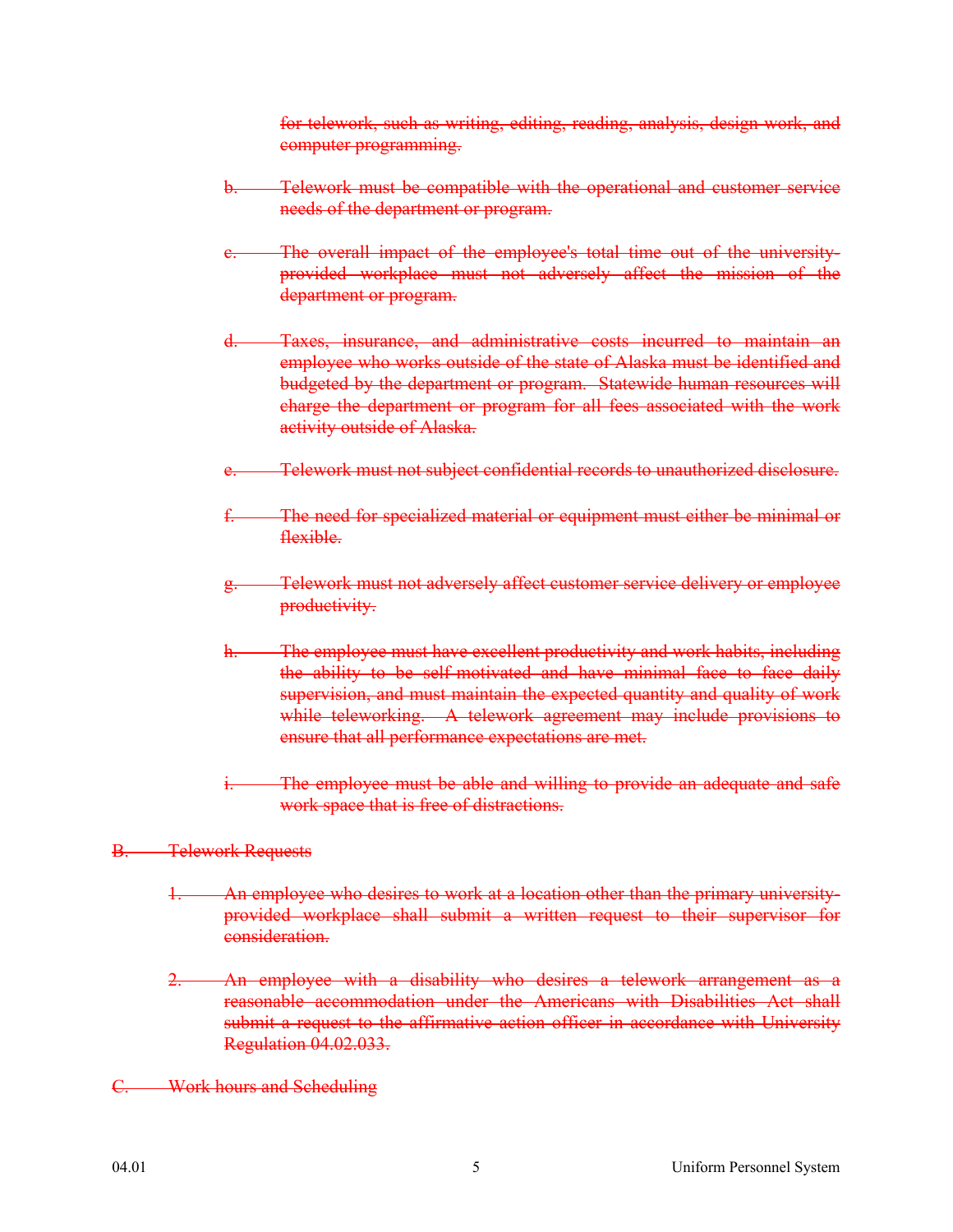- 1. The employee shall be reachable by telephone, fax, pager, or e-mail during scheduled work hours.
- 2. The employee shall be on-site at their department or program to attend required meetings and training sessions, and to perform work as requested by the supervisor.
- 3. Overtime work for a non-exempt employee must be pre-approved in writing by the supervisor. An employee who works overtime without advance written approval is subject to discipline.
- 4. The employee shall obtain supervisory approval before taking leave in accordance with university policy. The university, as a public agency, has policies and practices established pursuant to principles of public accountability under which certain employees accrue annual leave and sick leave and may be placed on leave without pay for absences when accrued leave is not used.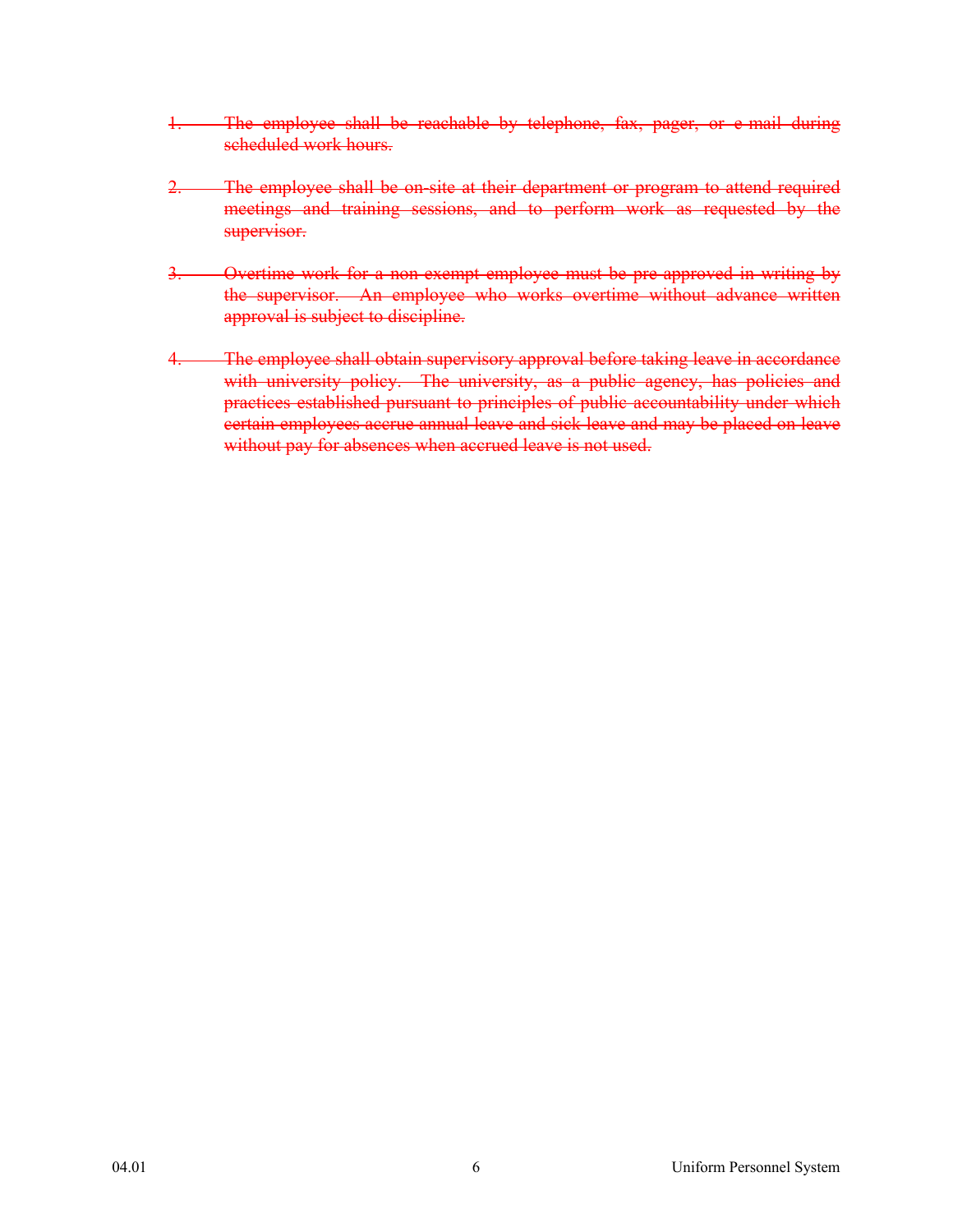- D. Telework Location and Safety
	- 1. The employee shall maintain an appropriate alternate work place. The university is not responsible for any costs associated with setup of a home office or the tax, insurance and other legal implications for the business use of an employee's home. The responsibility for understanding and fulfilling all such obligations shall rest solely with the employee.
	- 2. The university may inspect the alternate workplace.
	- The employee shall immediately report to the supervisor any job related injuries.
	- The university is not responsible for injury to any other person or to property arising out of the use of or activities in the alternate workplace. The employee shall not hold business visits or meetings at an alternate workplace. The employee shall hold the university harmless for injuries to others or damage to property at the alternate workplace.
	- 5. In case of injury, theft, loss, or tort liability, the employee shall grant the university unlimited access to investigate and to inspect the alternate workplace.
- E. Equipment
	- 1. Unless the university agrees otherwise, employees who are approved for a telework arrangement will provide their own internet and telephone connections and associated equipment, and appropriate office furnishings. Employees are responsible for maintenance and repair of such equipment. The university is not liable for loss, damage, or wear to employee-owned equipment.
	- 2. Supervisors may approve use of university computers and other equipment on a case-by-case basis. The employee shall not use, or allow others to use, university equipment for purposes other than university business.
	- 3. All equipment, records and materials provided by the university remain the property of the university and shall be immediately returned to the university upon request.
- F. Information Security
	- 1. Employees shall comply with all laws, rules and procedures applicable to university employment, including Regents' Policy and University Regulation 02.06, and shall safeguard all information that has not been disseminated to the public, including confidential records and proprietary university information that is accessible from their alternate work location.
	- Employees shall ensure that appropriate security mechanisms are present and enabled on university owned equipment, as well as on employee-owned